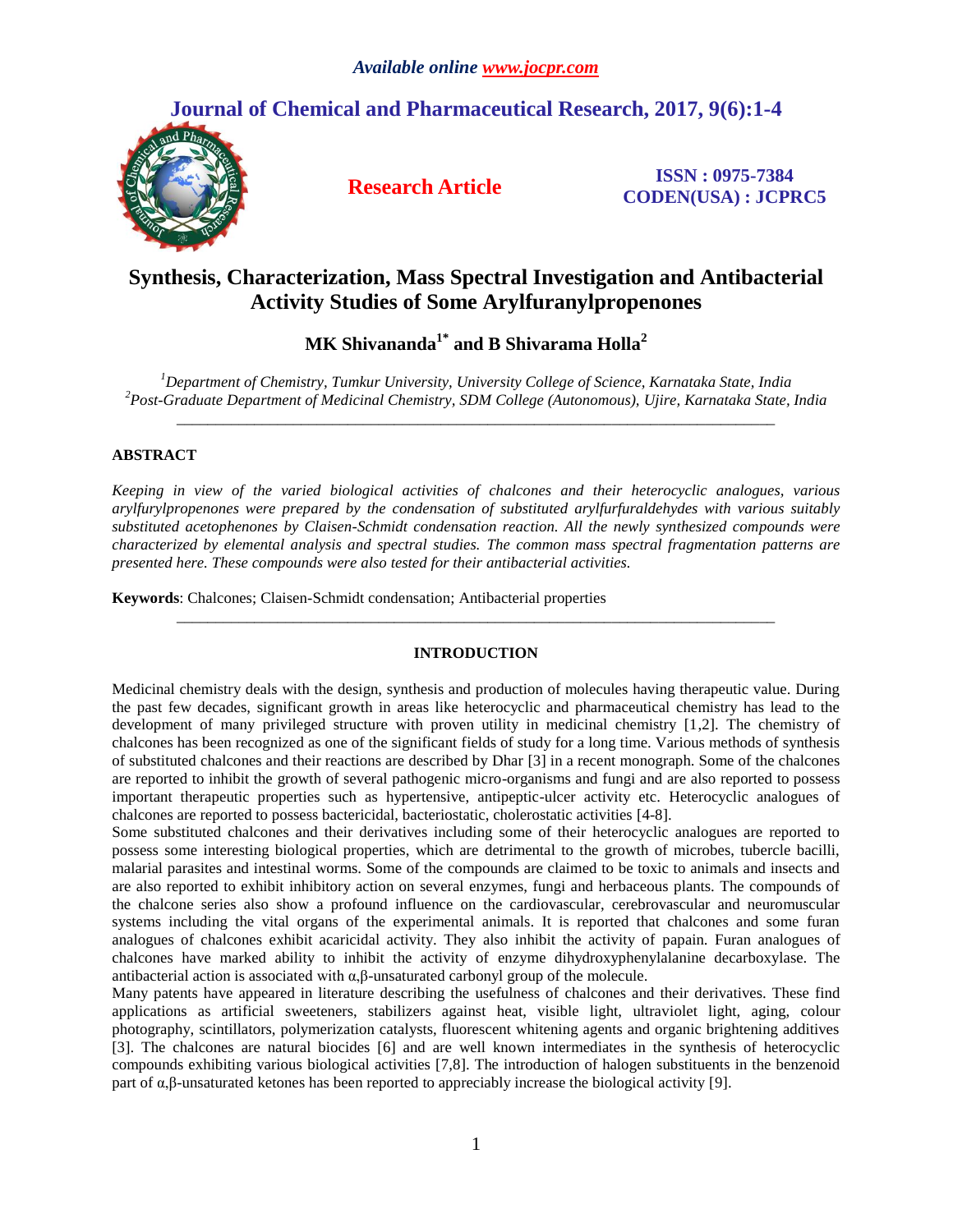Prompted by the varied biological activities of chalcones and their heterocyclic analogues and in continuation of our work on the synthesis of antimicrobial compounds [10-13], it was contemplated to synthesize and to study their antibacterial activities.

\_\_\_\_\_\_\_\_\_\_\_\_\_\_\_\_\_\_\_\_\_\_\_\_\_\_\_\_\_\_\_\_\_\_\_\_\_\_\_\_\_\_\_\_\_\_\_\_\_\_\_\_\_\_\_\_\_\_\_\_\_\_\_\_\_\_\_\_\_\_\_\_\_\_\_\_\_\_\_\_\_\_\_\_\_\_\_\_\_\_

### **EXPERIMENTAL SECTION**

All the chemicals and reagents were obtained from CDH (India) and Ranbaxy (India) and were recrystallized/ redistilled as necessary. Melting points were determined by open capillary method and are uncorrected. Purity of the compounds was checked on thin layer chromatography (TLC) plates precoated. With silica gel G using solvent system benzene:methanol (2:1). The spots were located under iodine vapors. The IR spectra (in KBr pellets) were recorded on a Shimadzu FT-IR 157 spectrophotometer. <sup>1</sup>H-NMR spectra were recorded on a Perkin-Elmer EM-300 MHz spectrometer with DMSO-d<sub>6</sub> as solvent and TMS as an internal standard. Chemical shift values are expressed in ppm. The mass spectra were recorded on a JEOL JMS-D 300 spectrometer operating at 70 eV. Elemental analyses were carried out with a Perkin-Elmer Model 240-C apparatus (CDRI, Lucknow). The results of the elemental analysis (C, H, and N) were within  $\pm$  0.4% of the calculated amounts.

### **General Procedure for the Synthesis of 1-aryl-3-(5-aryl-2-furyl)-2-propen-1-ones 3**

To a mixture of suitably substituted acetophenones 2 (10 mmol) and substituted arylfurfurals 1 (10 mmol) in ethanol, a solution of sodium hydroxide (5 ml, 5%) was added with continuous stirring. The clear solution so obtained was allowed to stand overnight. The solid which separated on standing, was filtered off, dried and recrystallized from a mixture of ethanol and dimethylformamide.



**Scheme 1: Condensation of arylfurfuraldehydes 1 with substituted acetophenones 2 by Claisen-Schmidt condensation**

The physical characterization data of all the compounds has been summarized in Table 1.

**Table 1: Physical characterization data of compounds**

| Compd          | $\bf{R}$ | $\mathbf{R}^1$              | $\mathbf{m}.\mathbf{p}(\mathbf{C})$ | Yield $(\% )$ | Mol. Formula            | Halochro-mism with conc. $H_2SO_4$ | Analysis (%) Found<br>(calcd.) |        |        |
|----------------|----------|-----------------------------|-------------------------------------|---------------|-------------------------|------------------------------------|--------------------------------|--------|--------|
|                |          |                             |                                     |               |                         |                                    | $\mathbf{C}$                   | H      | N      |
| 3a             | $4-NO2$  | $2,4$ -Cl <sub>2</sub> -5-F | 198-200                             | 78            | $C_{19}H_{10}Cl_2FNO_4$ | Reddish pink colour                | 56.78                          | 2.52   | 3.5    |
|                |          |                             |                                     |               |                         |                                    | $-56.29$                       | $-2.5$ | $-3.5$ |
| 3 <sub>b</sub> | $4-Br$   | $2,4$ -Cl <sub>2</sub> -5-F | 176-178                             | 73            | $C_{19}H_{10}BrCl2FO2$  | Violet colour                      | 52.66                          | 2.05   |        |
|                |          |                             |                                     |               |                         |                                    | $-52.05$                       | $-2.3$ |        |
| 3c             | $4-C1$   | $2,4$ -Cl <sub>2</sub> -5-F | 114-116                             | 90            | $C_{19}H_{10}Cl_3FO_2$  | Violet colour                      | 57.13                          | 2.42   |        |
|                |          |                             |                                     |               |                         |                                    | $-57.86$                       | $-2.5$ |        |
| 3d             | $3-NO2$  | $2,4$ -Cl <sub>2</sub> -5-F | 169-171                             | 61            |                         | Blood red colour                   | 56.88                          | 2.34   | 3.39   |
|                |          |                             |                                     |               | $C_{19}H_{10}Cl_2FNO_4$ |                                    | $-56.29$                       | $-2.5$ | $-3.5$ |
| 3e             | $2-C1$   | $2,4$ -Cl <sub>2</sub> -5-F | 119-121                             | 89            | $C_{19}H_{10}Cl_3FO_2$  | Violet colour                      | 57.59                          | 2.38   |        |
|                |          |                             |                                     |               |                         |                                    | $-57.86$                       | $-2.5$ |        |
| 3f             | $2-NO2$  | $2,4$ -Cl <sub>2</sub> -5-F | 105-106                             | 60            | $C_{19}H_{10}Cl_2FNO_4$ | Red colour                         | 56.42                          | 2.31   | 3.46   |
|                |          |                             |                                     |               |                         |                                    | $-56.29$                       | $-2.5$ | $-3.5$ |

2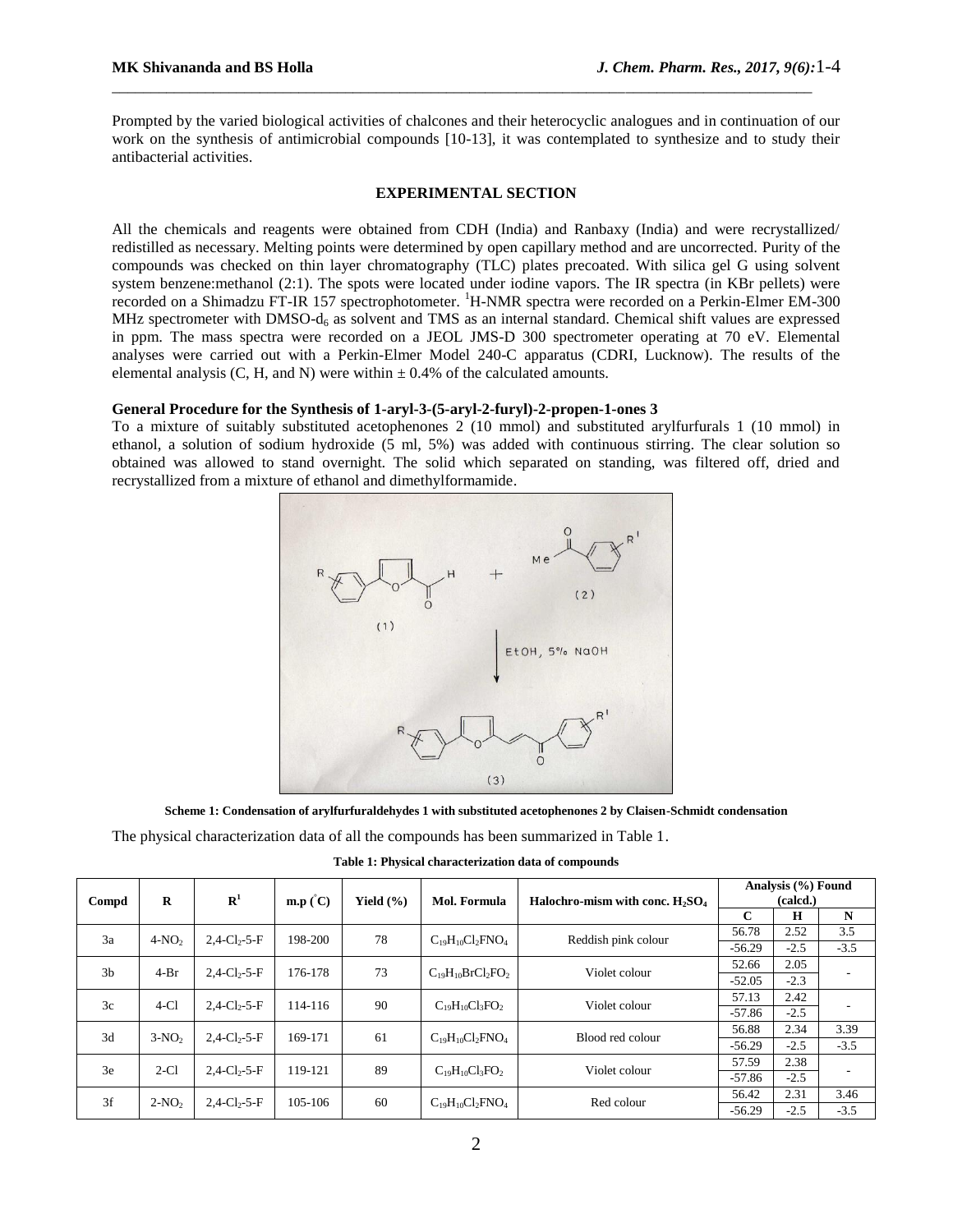|                | R       | m/z values (Rel. abundance)   |                     |          |  |  |
|----------------|---------|-------------------------------|---------------------|----------|--|--|
| Compd. No.     |         | $M^{\dagger}/M+2/M+4/M+6$ (%) | $A/A+2/A+4$ (%)     | B(%)     |  |  |
| 3a             | $4-NO2$ | 405/407/409/-                 | 191/193/195         | 283(4.3) |  |  |
|                |         | (11)/(8.4)/(3.6)              | (12.4)(7.0)(2.5)    |          |  |  |
| 3 <sub>b</sub> | $4-Br$  | 438/440/442/444               | 191/193/195         | 283(2.9) |  |  |
|                |         | (64)/(8.4)/(3.6)              | (100)/(64.8)/(11.3) |          |  |  |
| 3c             | $4-C1$  | 394/396/398/400               | 191/193/195         | 283      |  |  |
|                |         | (100)/(92.6)/(37.7)/(4.6)     | (33.9)/(20.5)/(4.4) | (12.7)   |  |  |
| 3d             | $3-NO2$ | 405/407/409/-                 | 191/193/195         | 283      |  |  |
|                |         | (100)/(67.9)/(11.8)           | (35.8)/(24.6)/(2.8) | (32.4)   |  |  |
| 3e             | $2-C1$  | 394/396/398/400               | 191/193/195         | 283 (25) |  |  |
|                |         | (100)/(86.8)/(33.6)/(5.3)     | (19.9)/(10.3)/(2.2) |          |  |  |

**Table 2: Mass spectral data of arylfuranylpropenones**

\_\_\_\_\_\_\_\_\_\_\_\_\_\_\_\_\_\_\_\_\_\_\_\_\_\_\_\_\_\_\_\_\_\_\_\_\_\_\_\_\_\_\_\_\_\_\_\_\_\_\_\_\_\_\_\_\_\_\_\_\_\_\_\_\_\_\_\_\_\_\_\_\_\_\_\_\_\_\_\_\_\_\_\_\_\_\_\_\_\_

The significant mass spectral data of these arylfurylpropenones are given in Table 2.

**Antibacterial Activity**

All the newly synthesized arylfuranylpropenones 3 were screened for their antibacterial activity against *E.coli, S.aureus, P.aeruginosa and B.subtilis*. Their minimum inhibitory concentrations (MIC values) were determined according to serial dilution method [14]. Furacin was used as a standard drug for comparison. The results of such studies are given in Table 3.

# **Table 3: Antibacterial screening data of compounds**

|                    | Minimum Inhibitory Concentration (µg/ml) |                 |              |                   |  |  |  |
|--------------------|------------------------------------------|-----------------|--------------|-------------------|--|--|--|
| Compd              | E.coli                                   | <i>S.aureus</i> | P.aeruginosa | <b>B.subtilis</b> |  |  |  |
| 3a                 |                                          |                 |              |                   |  |  |  |
| 3 <sub>b</sub>     |                                          | 1.5             |              |                   |  |  |  |
| 3c                 |                                          |                 |              |                   |  |  |  |
| 3d                 |                                          |                 |              |                   |  |  |  |
| 3e                 | 12.5                                     |                 |              |                   |  |  |  |
| ٦f                 | 12.5                                     |                 |              |                   |  |  |  |
| Furacin (Standard) |                                          | 12.5            | 12.5         | 12.               |  |  |  |

## **RESULTS AND DISCUSSION**

For the present work, the various substituted arylfurylpropenones 3 were obtained by condensation of arylfurfuraldehydes 1 with substituted acetophenones 2 by Claisen-Schmidt condensation (Scheme 1). The required arylfurfuraldehydes 1 were synthesized by Meerwein reaction. The structures of these chalcones were confirmed on the basis of elemental analysis, IR,  ${}^{1}$ H NMR and mass spectral data.

The UV spectrum of compound 3a showed absorption bands at  $\lambda$ max=270 nm ( $\epsilon$ =950) and 400 nm ( $\epsilon$ =4000). Similarly, the UV spectrum of compound 3b also showed absorption peaks at  $\lambda$ max=270 nm ( $\epsilon$ =946) and 390 nm  $(\epsilon=3042)$  along with an additional peak at  $\lambda$ max 315 nm  $(\epsilon=845)$ . It is worthwhile to note that all compounds showed absorption peaks around 400 nm or beyond visible region. This can be attributed to the resonance participation arising out of conjugation with arylfuran moieties.

The IR spectrum of compound 3b showed an absorption band at 1682 cm<sup>-1</sup>, typical of  $\alpha$ ,β-unsaturated carbonyl functional group. The absorption band corresponding to the olefinic group was seen at  $1600 \text{ cm}^{-1}$ .

The 500 MHz <sup>1</sup>H-NMR spectrum of compound 3e showed a doublet in the range  $\delta$ , 7.0-7.04 with a coupling constant of 16 Hz corresponding to olefinic proton of the propenone moiety. The other olefinic proton appeared as a doublet in the range δ, 7.35-7.37 (J=16 Hz). The two β-protons of furan ring were seen as two closely spaced doublets in the range  $\delta$ , 7.24-7.25 (J=3.5 Hz) and 7.33-7.34 (J=3.5 Hz) respectively. A complex multiplet was observed in the region δ, 7.44-7.50 which corresponds to o-chlorophenyl protons. A doublet was seen in the range δ, 7.59-7.61 which accounts for one of the protons of 2,4-dichloro-5-fluorophenyl ring. This can be explained due to ortho coupling of proton with the neighboring fluorine atom. However, the meta coupling of proton with fluorine atom produced a doublet in the range  $\delta$ , 7.98-7.99 (J=6 Hz). The para coupling of two aromatic protons of 2,4dichloro-5-fluorophenyl ring resulted in two doublets at  $\delta$ , 7.76-7.77(J<sub>H-H para</sub>= 9 Hz) and 8.04-8.06 (J<sub>H-H para</sub>= 9.5 Hz) respectively. As a part of structural investigation, mass spectra of five arylfurylpropenones were recorded and all the spectra showed characteristic common fragmentation pathways. In most cases, intense molecular ion peaks were observed. The important mass spectral fragmentation pathways are discussed. The mass spectra of compounds 3a, 3b, 3c, 3d and 3e showed molecular ion peaks at m/z at 405, 438, 394, 405 and 394 which correspond to their